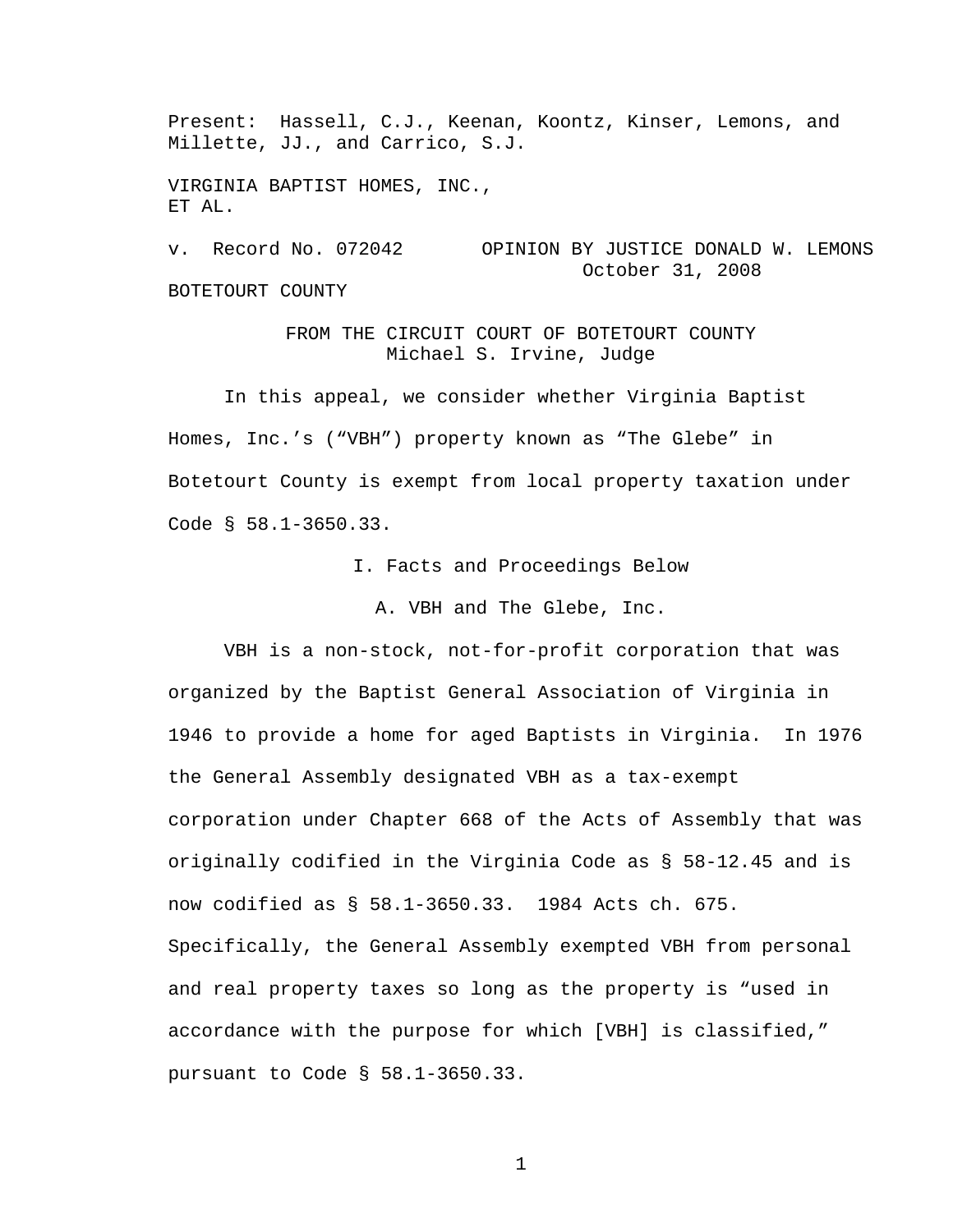At the time that VBH was designated a tax-exempt corporation, its sole purpose was to establish and provide retirement communities for the elderly. From 1946 until now VBH has never had another purpose other than operating the retirement homes for the aged. Its Articles of Incorporation still lists its only purpose as operating its four retirement homes for the elderly. While the language in VBH's Articles of Incorporation has been revised and altered over the years, VBH's only purpose of providing and operating retirement communities has not changed.

 In 1998, The Glebe, Inc. ("TGI") was formed as a nonstock, not-for-profit corporation with VBH as its sole member. VBH's Articles of Incorporation were amended to show TGI as one of the corporations it supports. VBH purchased real property in Botetourt County upon which a new retirement community, called "The Glebe," was to be built. The Glebe, like VBH's other three retirement communities, is a "continuing care retirement community" with three levels of care: independent living, assisted living, and nursing care. As a resident's health care needs change, he or she may move to a different level of care.

In order for The Glebe facility to be built, VBH loaned \$1.3 million to TGI, at a 5% interest rate, to be repaid beginning in the year 2016. VBH also loaned TGI \$3.3 million,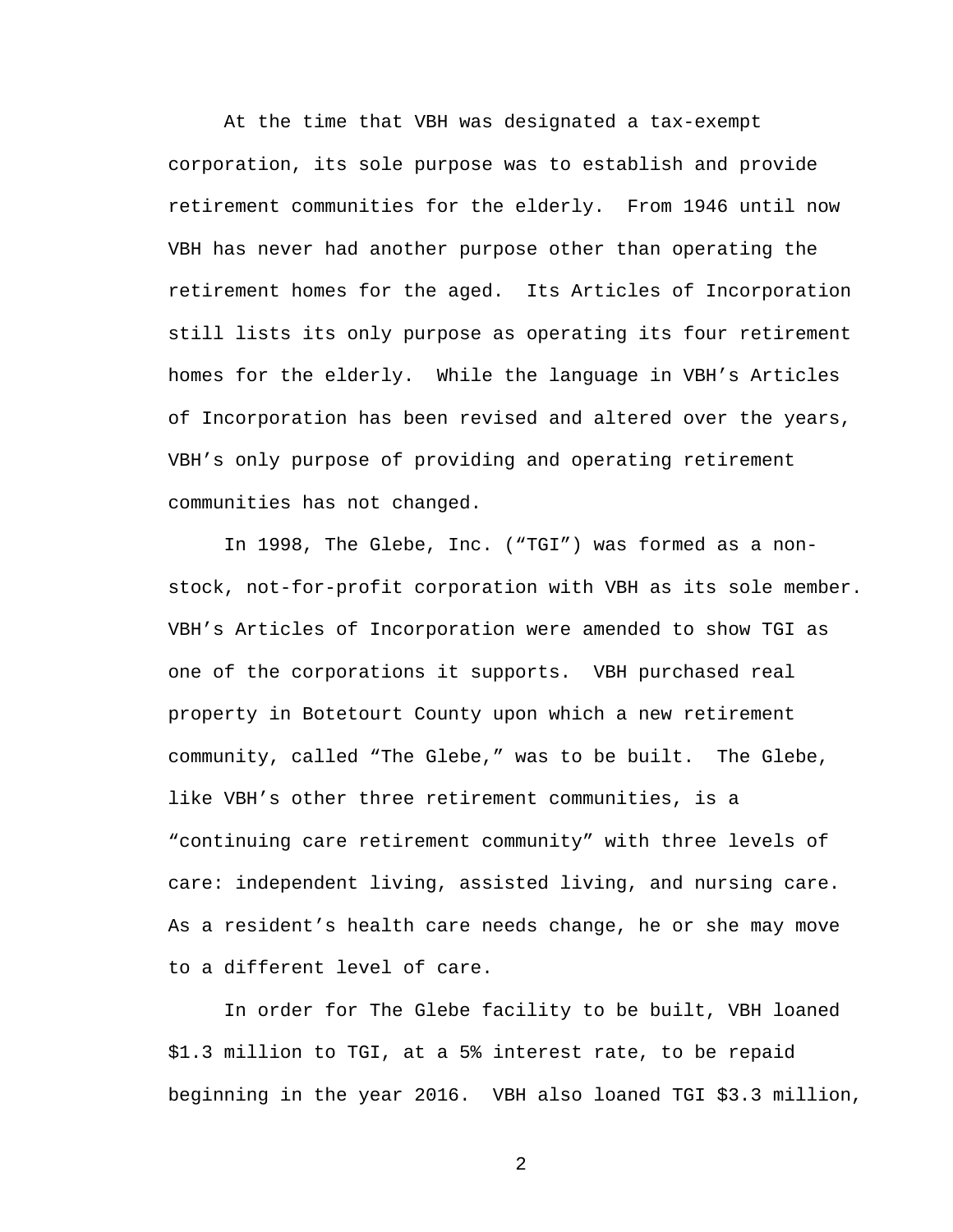with no interest, to be repaid starting in the year 2036. VBH gave TGI approximately \$4.5 million of benevolent funds from its other retirement communities and its ministry. Collectively, this money represented approximately 14% of the cost of building The Glebe facility. The remaining \$55.3 million were borrowed through tax-exempt bonds.

 TGI began to market The Glebe in 2003. As of the date of trial in March 2007, TGI had spent approximately \$3.6 million in advertising and marketing. Advertisements that ran from 2003 to 2005 emphasized that The Glebe was a "resort" community or "resort-style retirement living." The advertisements emphasized luxury amenities, such as "[v]aulted ceilings," "[r]ich hardwood cabinets," "[s]pacious rooms," and "stunning views of the Blue Ridge Mountains."

A feasibility study prepared for TGI prior to construction showed that the median sales price in TGI's primary and secondary geographic market areas in 2003 was \$138,400. In contrast, the entrance fees for The Glebe in 2003 ranged from \$98,150 for a single person in a one bedroom, one bathroom apartment to \$249,260 for a couple in the largest 2 bedroom, 2 bathroom cottage. In addition to the entrance fee, residents at The Glebe must also pay monthly charges. In 2003, these monthly charges were projected to range from \$1,743 to \$3,628 for residency alone. The residents are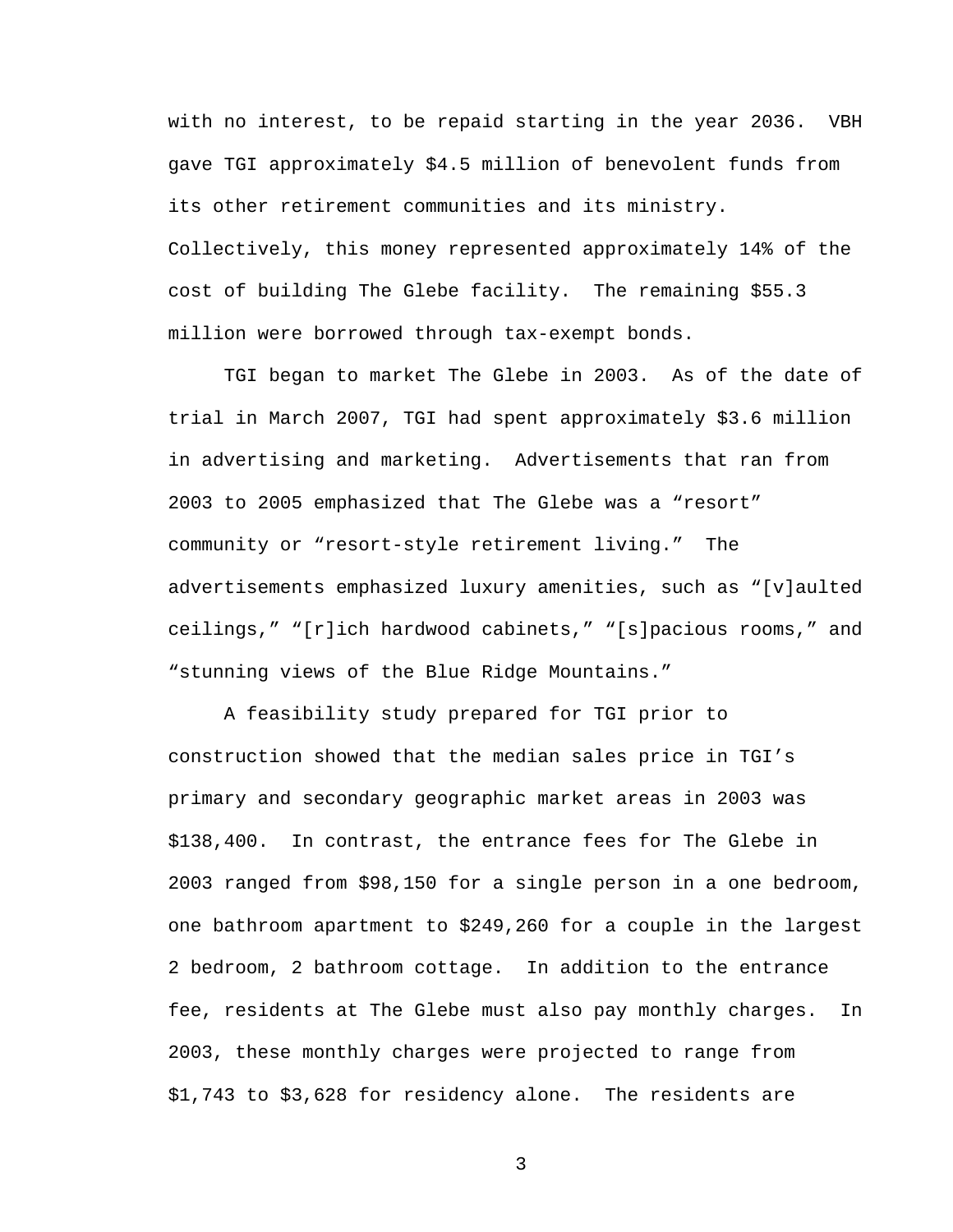charged additional fees for ancillary charges such as telephone, Internet, housekeeping, and dining services, and may be charged additional fees if moved to assisted living or health care center units. The feasibility study showed that in TGI's primary and secondary geographic market areas, only 24.3% of people age 65 or older were income eligible to be admitted to The Glebe in 2002, and projected that only 31.5% would be income eligible in 2007.

 Terms of the tax-exempt bonds issued required TGI to guarantee that 70% of its residents would have sufficient funds to pay for their care. As a result, TGI requires an applicant to fill out a confidential financial statement and go through a screening process to be admitted. Initially, applicants would not be considered unless they were calculated to be able to pay for all of their lifetime care. The calculation of a resident's ability to pay is based on his actuarial life, his holdings, and his income. Because of this requirement, only about 20% of the age-eligible population could be admitted. As of 2006, TGI changed its policy so that an applicant could be admitted if his financial forecast indicated that he would run out of assets within two years of the end of his life expectancy.

 If a resident in one of VBH's three facilities in Culpeper, Newport News, or Richmond outlives his assets, VBH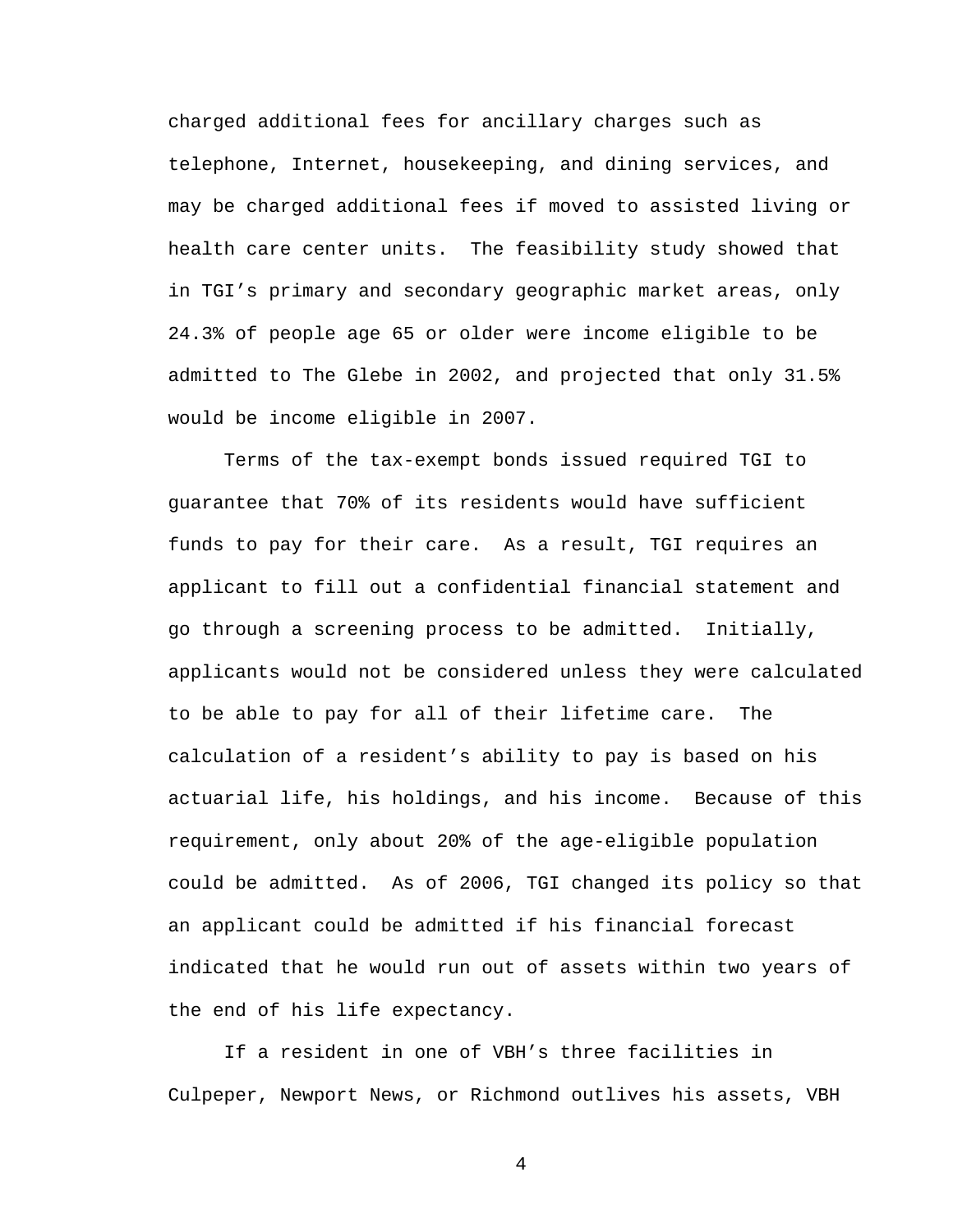provides direct financial assistance to that resident. From 1999 to 2005, VBH provided approximately \$5.6 million in financial assistance to residents in those communities. In contrast to VBH's other facilities and with the possible exception of one resident, VBH and TGI currently offer no financial assistance or gratuitous care for those applicants who do not meet the financial requirements to be admitted to The Glebe. There are two charitable funds developed for TGI. One has a balance of approximately \$51,000 and the other approximately \$15,000. Those funds come from various charitable gifts, bequests, and donations; however, they are not currently being utilized.

 Dr. Randall Robinson ("Dr. Robinson"), the president of VBH and TGI, testified that although TGI could not accept residents regardless of their ability to pay, TGI plans to do so in the future. Dr. Robinson testified that VBH was committed to building an endowment to help people enter The Glebe facility, and that VBH was already conducting an ongoing fundraising campaign.

There is no requirement that a resident or staff member of The Glebe adhere to any religious belief. The Glebe includes a chapel, but as one of VBH's witnesses testified "[t]hat chapel is a meditation chapel and it's for prayer and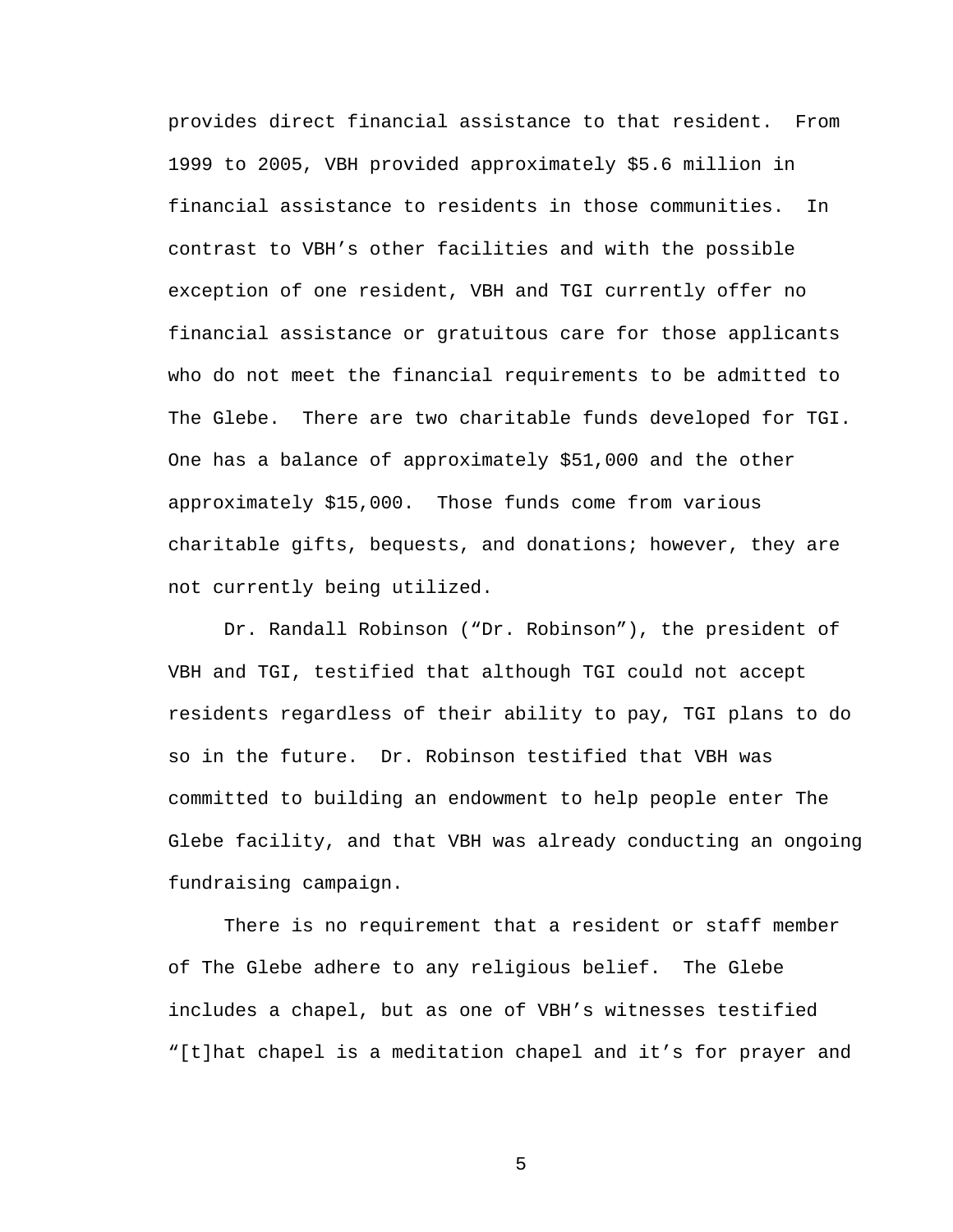meditation." However, weekly services are held by visiting clergy in The Glebe's Botetourt Room, which holds more people.

## B. Proceedings

 In 2005, Botetourt County ("the County") issued real estate tax bills to VBH charging a total of \$7,591.50 in real estate taxes for the tax year 2005 arising from its ownership of The Glebe. VBH appealed the assessments to the County Commissioner of Revenue. The County Commissioner denied the appeal, finding that The Glebe did not qualify as property used "by [VBH] exclusively for religious or benevolent purposes" under Code § 58.1-3650.33(B). VBH requested that the Commissioner state in writing the facts and law supporting his conclusion. The Commissioner did not reply.

 The County filed a complaint in the Circuit Court of Botetourt County, seeking a declaration that VBH and TGI are subject to taxation by the County and that each lacks entitlement to tax exemption for The Glebe. VBH answered the complaint and filed a demurrer the same day, arguing that the County was "attempting to undermine the . . . General Assembly's designation that property used by VBH is exempt from taxation" under Code § 58.1-3650.33(B). The County responded by filing a motion for summary judgment, and VBH filed a cross-motion for summary judgment. The trial court denied the demurrer, the County's motion for summary judgment,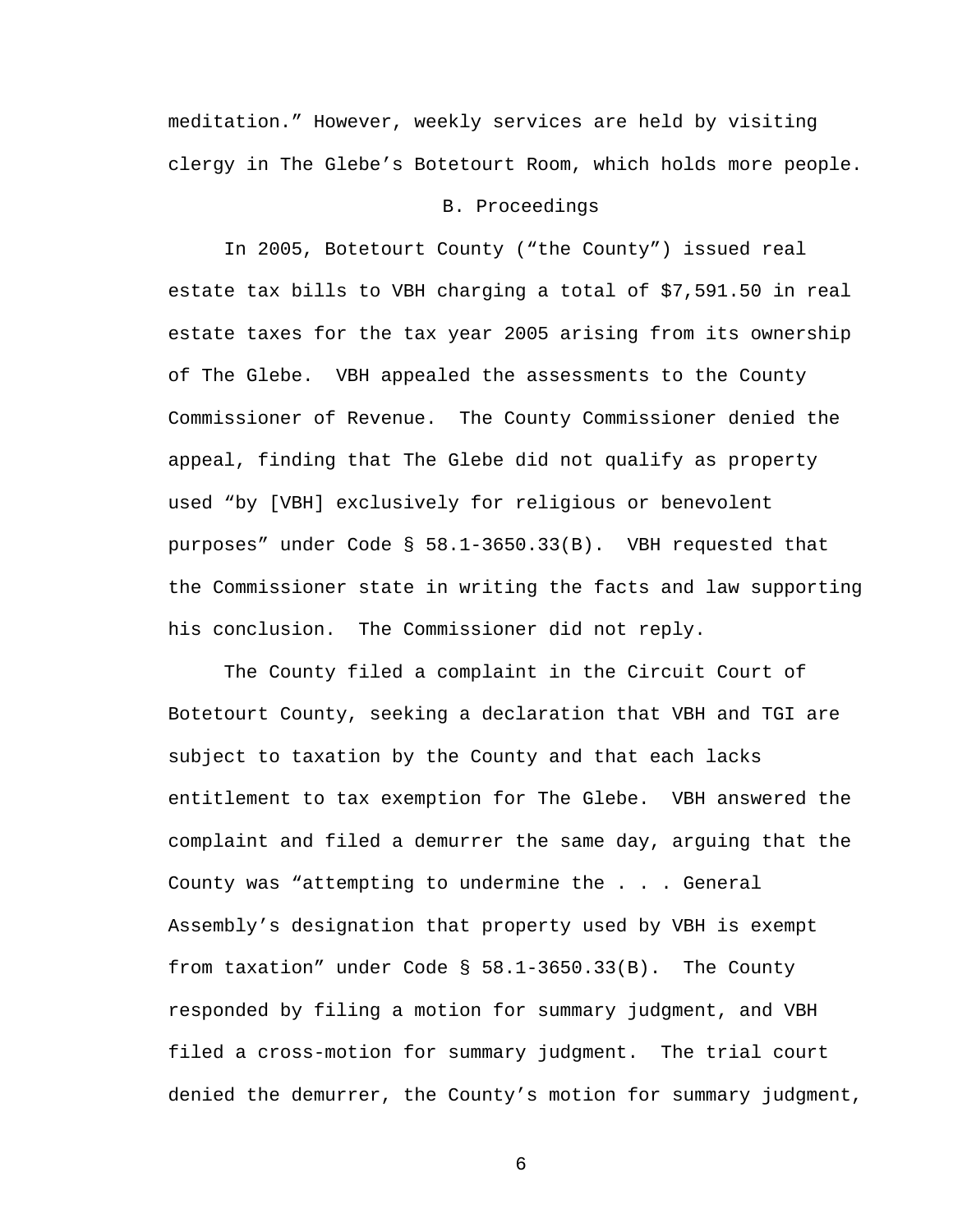and VBH's cross-motion. Following a bench trial, the trial court held that "VBH and its operations of The Glebe in Botetourt County do not satisfy the requirements necessary to be exempt from property taxes pursuant to [Code] § 58.1-3650 and [Code] § 58.1-3650.33." VBH appeals the trial court's judgment on nine assignments of error:

- 1. The trial court erred in ruling that VBH's property known as The Glebe is not exempt from local property taxes despite the tax exemption by designation granted by the General Assembly in Code § 58.1-3650.33.
- 2. The trial court erred in holding that The Glebe property is not used exclusively for religious or benevolent purposes.
- 3. The trial court erred in ruling that the principle of strict construction prevented it from applying the exemption found in Code § 58.1-3650.33(B).
- 4. The trial court erred in holding that the dominant purpose of the property known as The Glebe does not immediately and directly promote VBH's religious and benevolent purposes.
- 5. The trial court erred in holding that by amending its articles of incorporation to reflect its operations in a parent-subsidiary structure, VBH fundamentally changed its purpose and no longer serves the benevolent purposes that led the General Assembly to grant the exemption to VBH's property.
- 6. The trial court erred in not granting VBH's summary judgment motion.
- 7. The trial court erred in not granting VBH's motion to strike.
- 8. The trial court erred in holding that VBH does not subsidize the cost of care at The Glebe.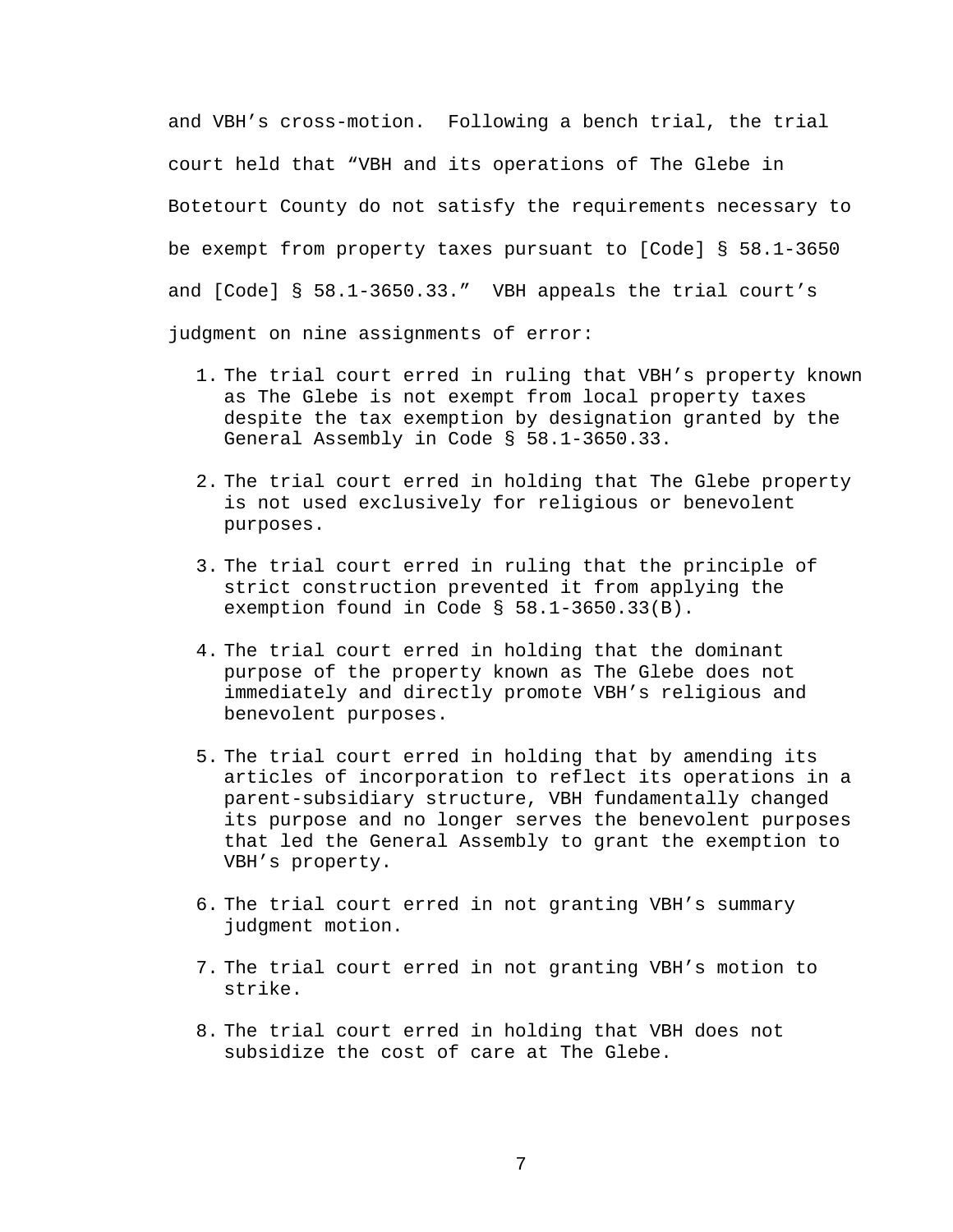9. The trial court erred in rejecting the evidence regarding VBH's commitments to providing direct financial assistance as The Glebe matures.

## II. Analysis

 This Court reviews questions of statutory interpretation utilizing a de novo standard of review. Virginia Polytechnic Inst. & State Univ. v. Interactive Return Serv., 271 Va. 304, 309, 626 S.E.2d 436, 438 (2006). Furthermore, we have held that the issue of property tax exemption is a mixed question of fact and law and thereby must be reviewed de novo, giving deference to the trial court's factual findings. Smyth County Community Hosp. v. Town of Marion, 259 Va. 328, 336, 527 S.E.2d 401, 405 (2000); The Daily Press, Inc. v. City of Newport News, 265 Va. 304, 309, 576 S.E.2d 430, 432-33 (2003).

The Constitution of Virginia provides in pertinent part:

Article X Taxation and Finance

. . . .

. . . .

§ 6. Exempt property. – (a) Except as otherwise provided in this Constitution, the following property and no other shall be exempt from taxation, State and local, including inheritance taxes:

 (6) Property used by its owner for religious, charitable, patriotic, historical, benevolent, cultural, or public park and playground purposes, as may be provided by classification or designation by an ordinance adopted by the local governing body and subject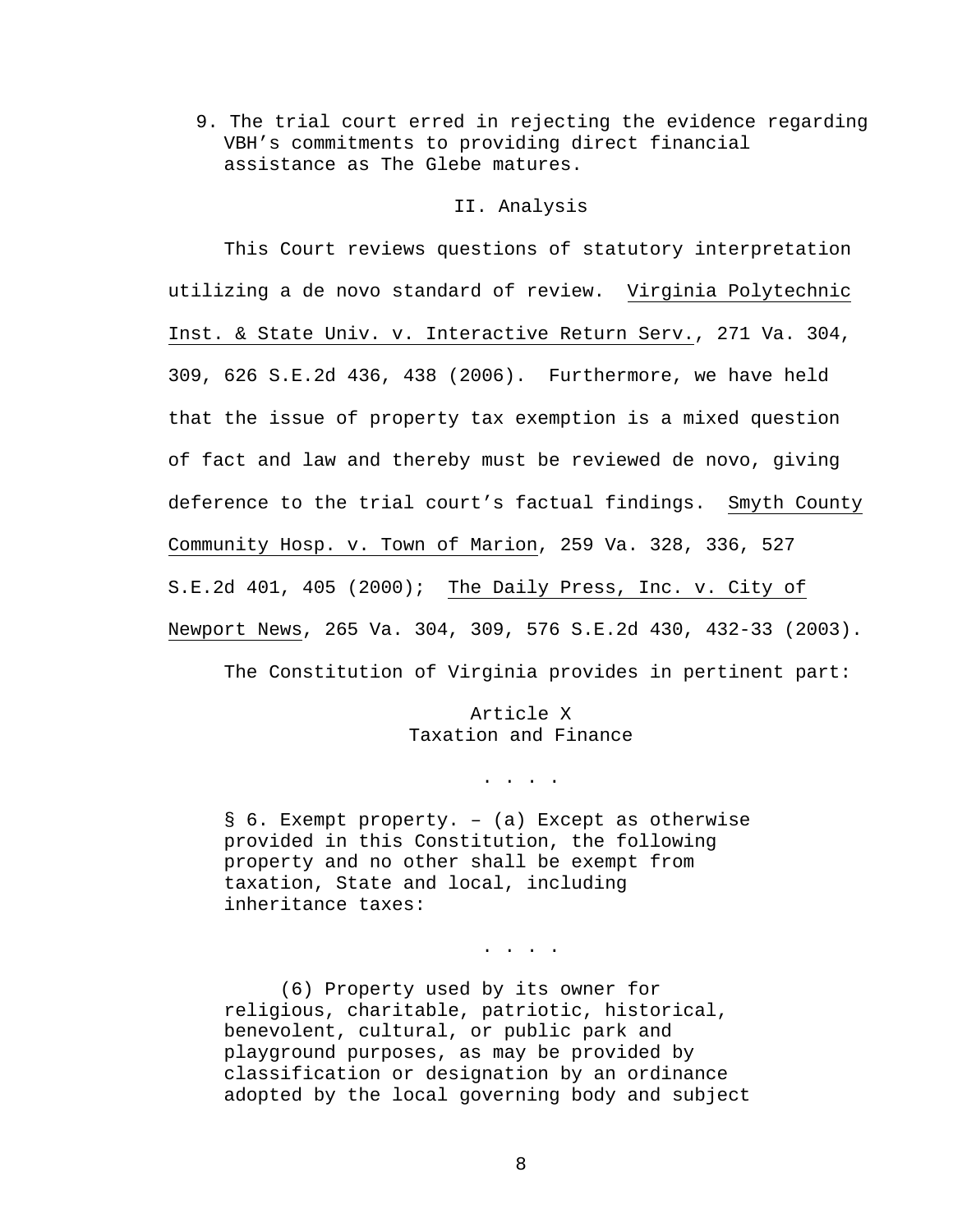to such restrictions and conditions as provided by general law.

Va. Const. art. X, § 6. Pursuant to this constitutional authority, the General Assembly provided for tax-exempt property designations.

A. The real and personal property of an organization designated by a section within this article and used by such organization exclusively for a religious, charitable, patriotic, historical, benevolent, cultural or public park and playground purpose as set forth in Article X, Section 6(a)(6) of the Constitution of Virginia, the particular purpose for which such organization is classified being specifically set forth within each section, shall be exempt from taxation so long as such organization is operated not for profit and the property so exempt is used in accordance with the purpose for which the organization is classified. In addition, such exemption may be revoked in accordance with the provisions of § 58.1-3605.

B. Exemptions of property from taxation under this article shall be strictly construed in accordance with the provisions of Article X, Section 6(f) of the Constitution of Virginia. (1984, c. 675; 1995, c. 346.)

Code § 58.1-3650.

Pursuant to this statutory scheme, the General Assembly has provided specific designation of tax exemption to numerous organizations. The designation at issue in this case was granted to VBH, codified at § 58.1-3650.33, and provides as follows:

A. The Virginia Baptist Homes, Inc., a nonstock, nonprofit organization, is hereby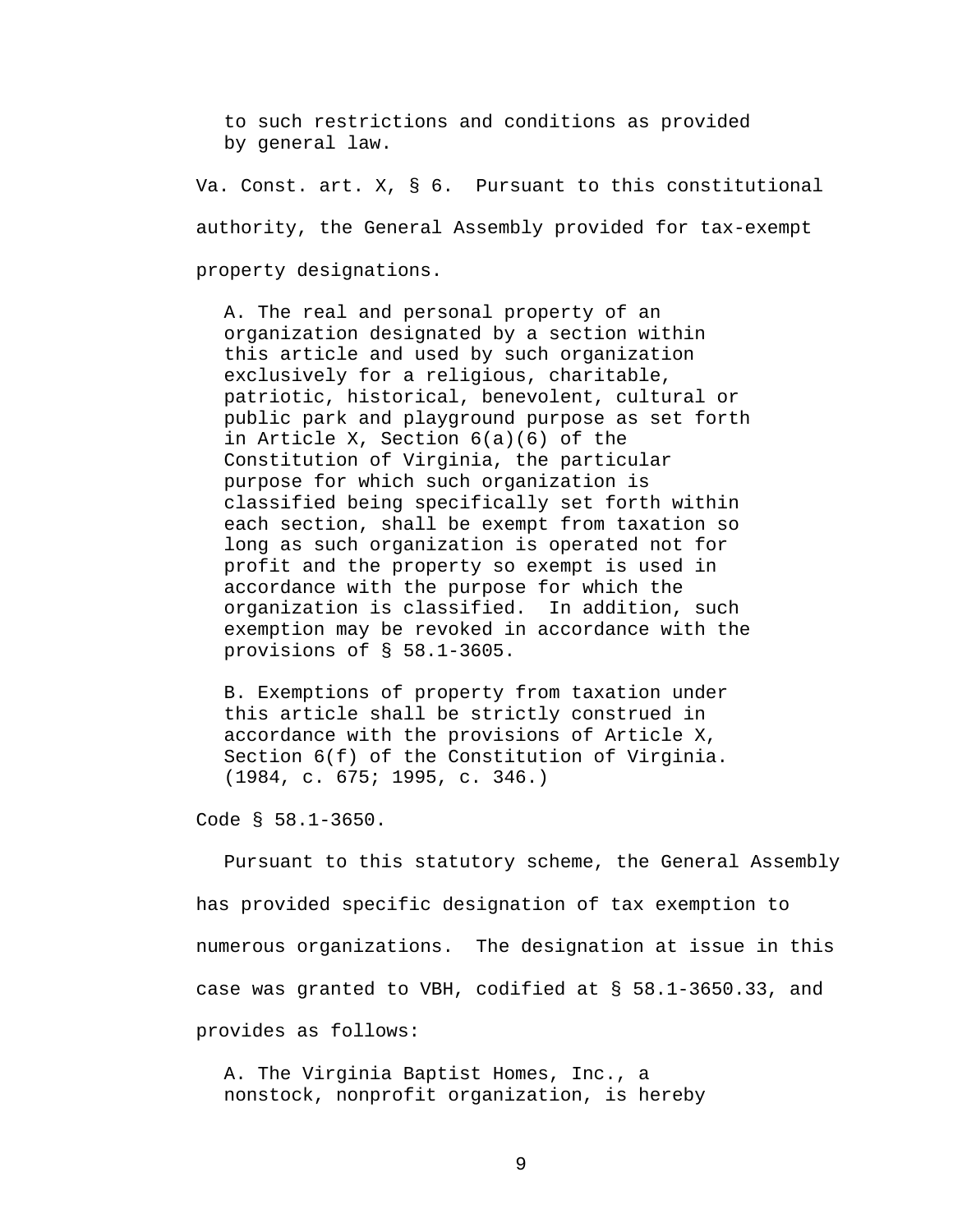classified and designated as a religious and benevolent organization within the context of Section 6(a)(6) of Article X of the Constitution of Virginia.

B. Property owned by the Virginia Baptist Homes, Inc. and used by it exclusively for religious or benevolent purposes on a nonprofit basis, as set forth in subsection A. of this section, is hereby determined to be exempt from taxation, State and local, including inheritance taxes.

As we noted in Westminster-Canterbury of Hampton Roads v. City of Virginia Beach*,* 238 Va. 493, 498, 385 S.E.2d 561, 564 (1989), the General Assembly has also provided for tax exemption by classification. See Code § 58.1-3606 and Code § 58.1-3609. We noted that, "the General Assembly deliberately created this classification-designation dichotomy in the field of tax exemption, reserving unto itself the authority to grant exemptions where entitlement under the stricter terms of the classification statutes might be doubtful." Id. at 501-02, 385 S.E.2d at 566.

The trial court held that under Code § 58.1-3650.33(B) The Glebe was not being used exclusively for religious or benevolent purposes. We disagree with the trial court's analysis, statutory construction, and ultimate determination that The Glebe is not tax-exempt property.

The General Assembly provided for VBH's tax exemption by designation pursuant to Code § 58.1-3650.33. When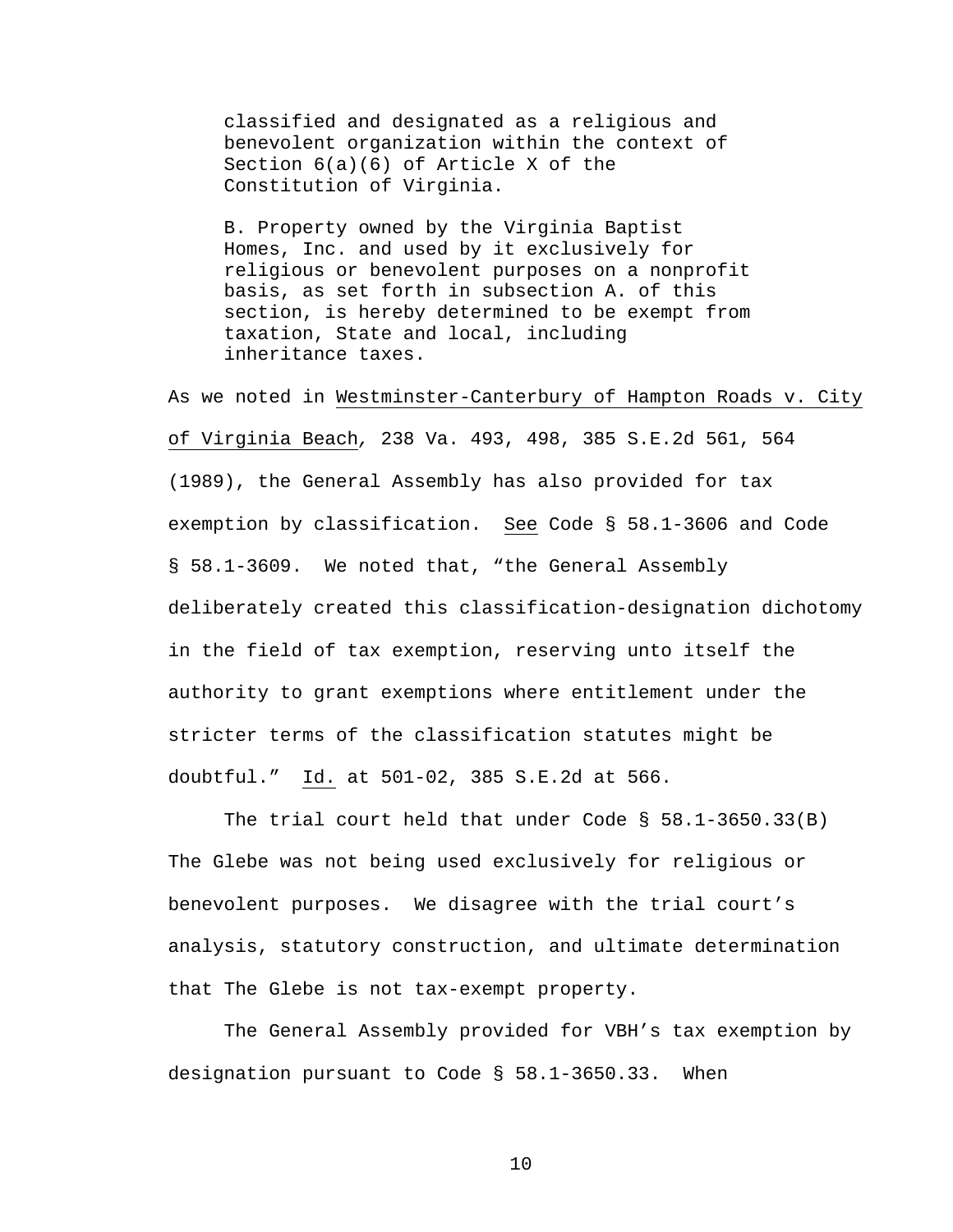interpreting a statute, courts "are required to 'ascertain and give effect to the intention of the legislature,' which is usually self-evident from the statutory language." Virginia Polytechnic Inst., 271 Va. at 309, 626 S.E.2d at 438, citing Chase v. DaimlerChrysler Corp., 266 Va. 544, 547, 587 S.E.2d 521, 522 (2003). Furthermore, "[w]hen the language in a statute is clear and unambiguous, [this Court] appl[ies] the statute according to its plain language." Virginia Polytechnic Inst., 271 Va. at 309, 626 S.E.2d at 438.

When VBH was granted the tax-exempt designation by the General Assembly, VBH's sole purpose was to operate retirement homes for the elderly. Knowing that VBH's only purpose was to provide and manage retirement facilities for the aged, the General Assembly designated VHB as a "religious and benevolent" organization that was tax-exempt. See Code § 58.1-3650.33. Therefore, because the General Assembly designated VBH as a "religious and benevolent" organization, it follows that the General Assembly considered VBH's operation of retirement communities for the elderly, its only purpose, to be both religious and benevolent.

In 1976 when the General Assembly granted VBH tax-exempt status by designation, its articles of incorporation provided in part that VBH could: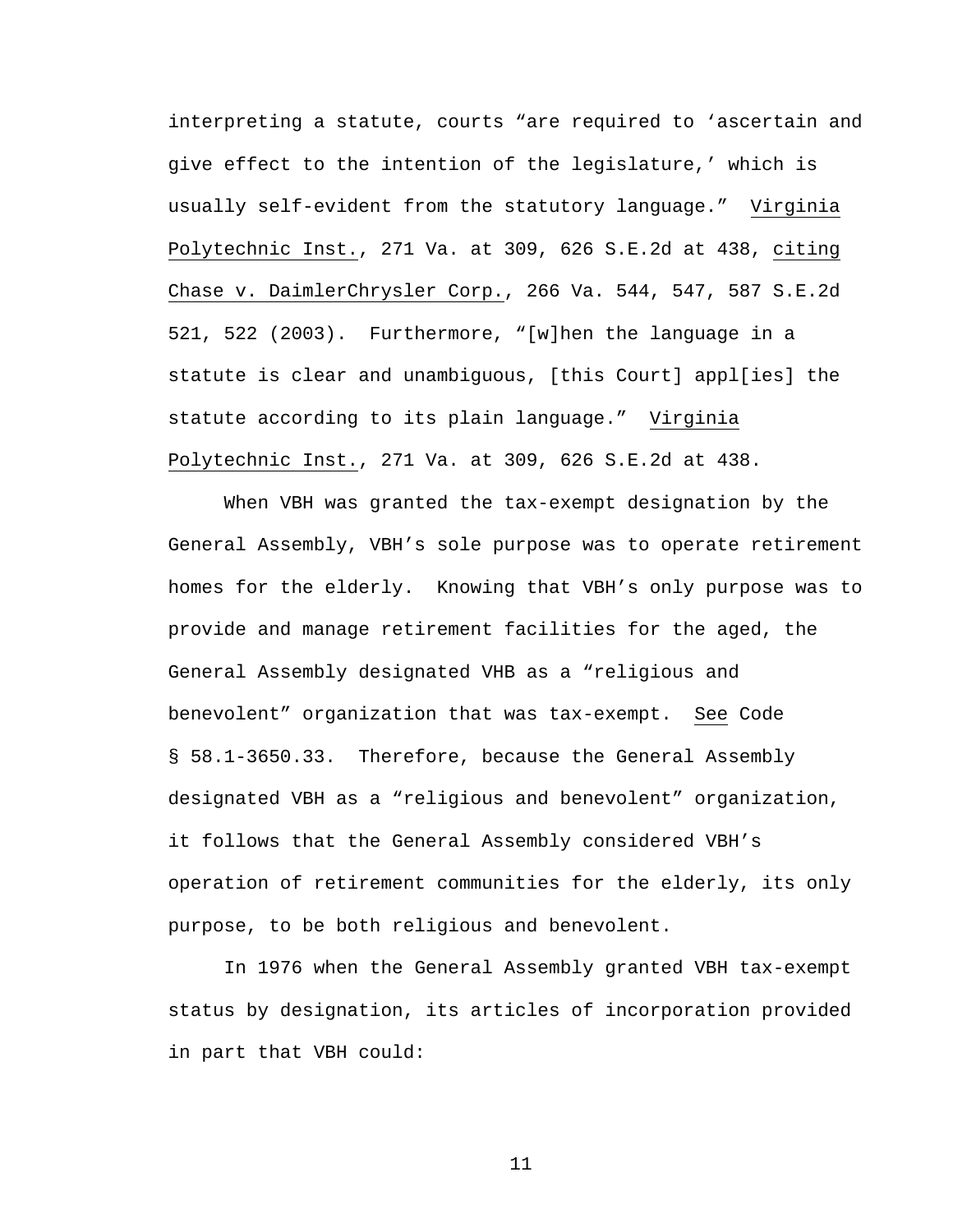[S]olicit sufficient funds, establish and maintain an institution where aged, indigent and infirm men and women may be provided with a comfortable home gratuitously or upon such other conditions as may be prescribed by the management from time to time.

Since 1976 there have been some changes in the language of various corporate documents. VBH's current by-laws state that it "provides quality care in a religious setting" and "seeks to accomplish its charitable and religious purposes through four affiliated non-profit corporations" which include The Glebe. The articles of incorporation of The Glebe state, in pertinent part, that its purpose "is to provide elderly persons with housing facilities and services specially designed to meet their physical, social and psychological needs, and to promote their health, security, happiness and usefulness in longer living." The Glebe's by-laws provide in pertinent part:

The objectives for which this Corporation are operated are:  $\ldots$  . (b) to provide for the care and comfort of the residents in whatever manner is required in order to provide a spiritual environment and proper living conditions; (c) to provide care either free of charge or for compensation; . . . Sources of funding shall include fees from residents, denominational allocations, church and individual donations, bequests and funds distributed by Virginia Baptist Homes Foundation, Inc., a Virginia nonstock corporation, in accordance with its stated purposes. Benevolent funds received from individuals and denominational sources shall be used to provide benevolent care for residents with demonstrated financial need.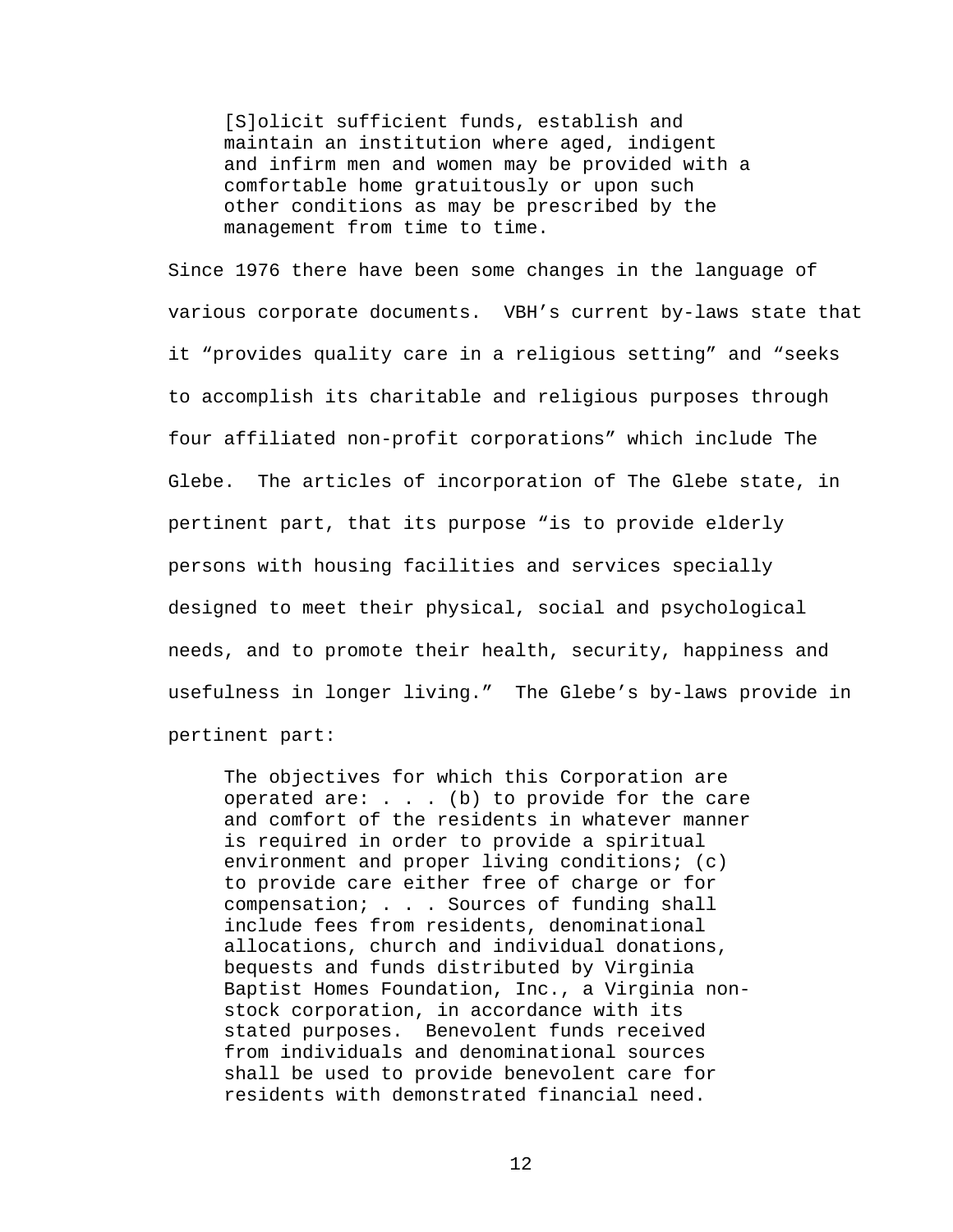The county cites City of Richmond v. Virginia United Methodist Homes*,* 257 Va. 146, 509 S.E.2d 504 (1999) in support of its argument that a change in purpose in the articles of incorporation supports a denial of tax-exempt status. In Richmond, United Methodist Homes had initially cited as a corporate purpose: to provide "a home or homes for the aged and infirm and needy persons." Id. at 150, 509 S.E.2d at 505. A subsequent change to the articles deleted the reference to "the aged and infirm and needy persons," and replaced it with the term "aging persons." Id. at 151, 509 S.E.2d at 505. We held that this new language was a "significant change" requiring further examination to determine if United Methodist Homes property still qualified for tax-exempt status. Id. at 158, 509 S.E.2d at 509. We held that these changed circumstances caused the subject property to no longer qualify as an "asylum" under the classification statute relied upon by United Methodist Homes. Id. at 159, 509 S.E.2d at 509; § 58.1-3606(5). It is significant that the Richmond case was a classification case rather than a designation case; because we noted that upon the same facts presented, "Nothing in this opinion should be interpreted as restricting Methodist Homes from obtaining a legislative exemption from local taxes by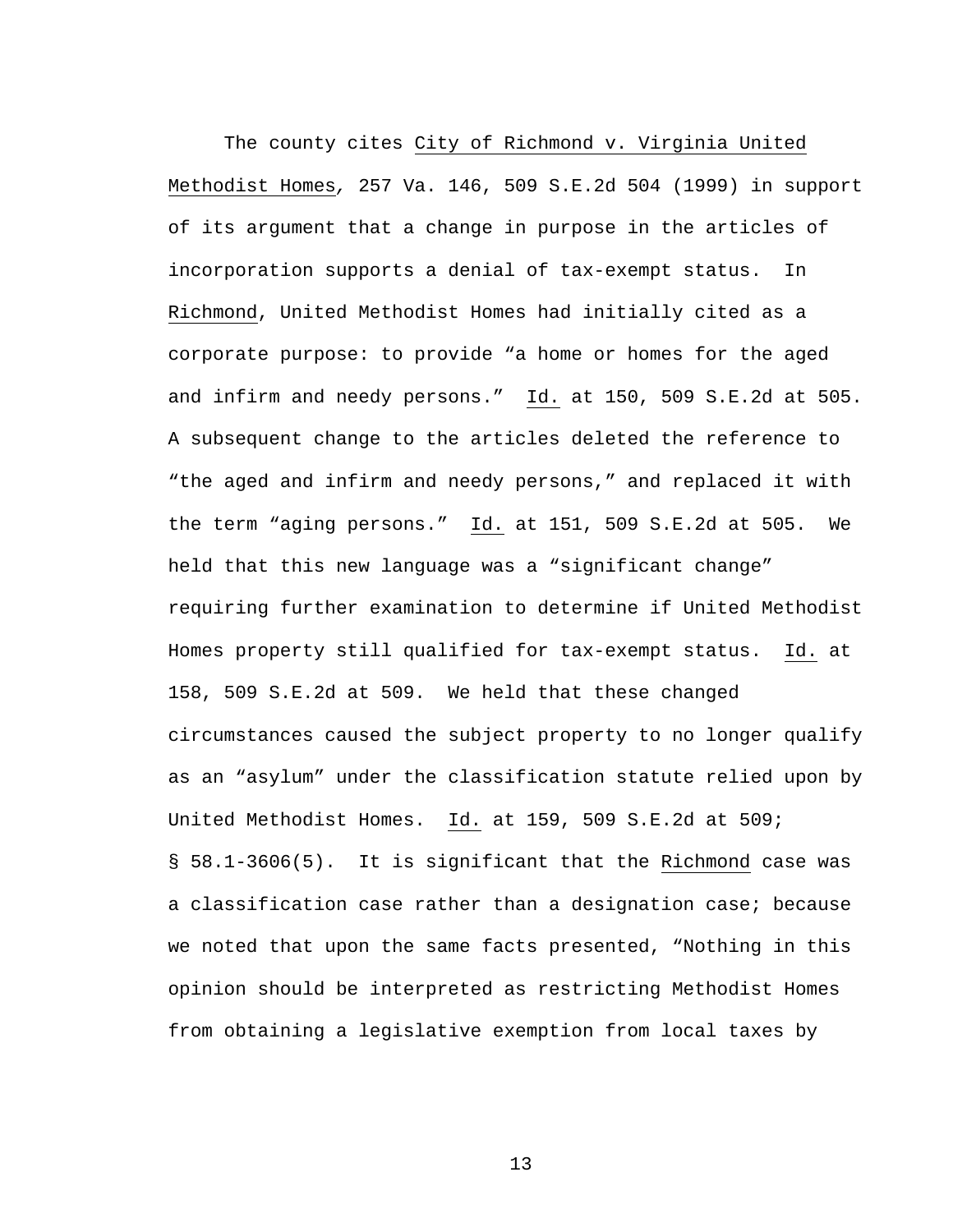designation under Code § 58.1-3607." Id. at 159 n.5., 509 S.E.2d at 509 n.5.

 Of course this distinction between exemption by classification and exemption by designation was a key factor in the Westminster-Canterbury case. We held that Westminster-Canterbury did not satisfy the criteria for exemption by classification irrespective of the established fact that identical homes operated by Westminster-Canterbury had tax exemptions by designation. Westminster-Canterbury*,* 238 Va. at 501, 385 S.E.2d at 566. We stated, "It does not follow, however, that the General Assembly's action with respect to the three other Westminster-Canterbury facilities, which are admittedly identical to the Virginia Beach facility, is of doubtful validity. Id. The General Assembly does not labor under the stricture imposed upon tax authorities by the classification statutes. Id.

In this appeal, as we have done in the past, we

apply the "dominant purpose test" in cases involving issues of property taxation exemption. That test, generally speaking, is whether the property in question promotes the purpose of the institution seeking the tax exemption. The test is applied in two different contexts; one in which the qualifying status of the *property owner* is challenged; the other in which the qualifying status of the *property* is challenged.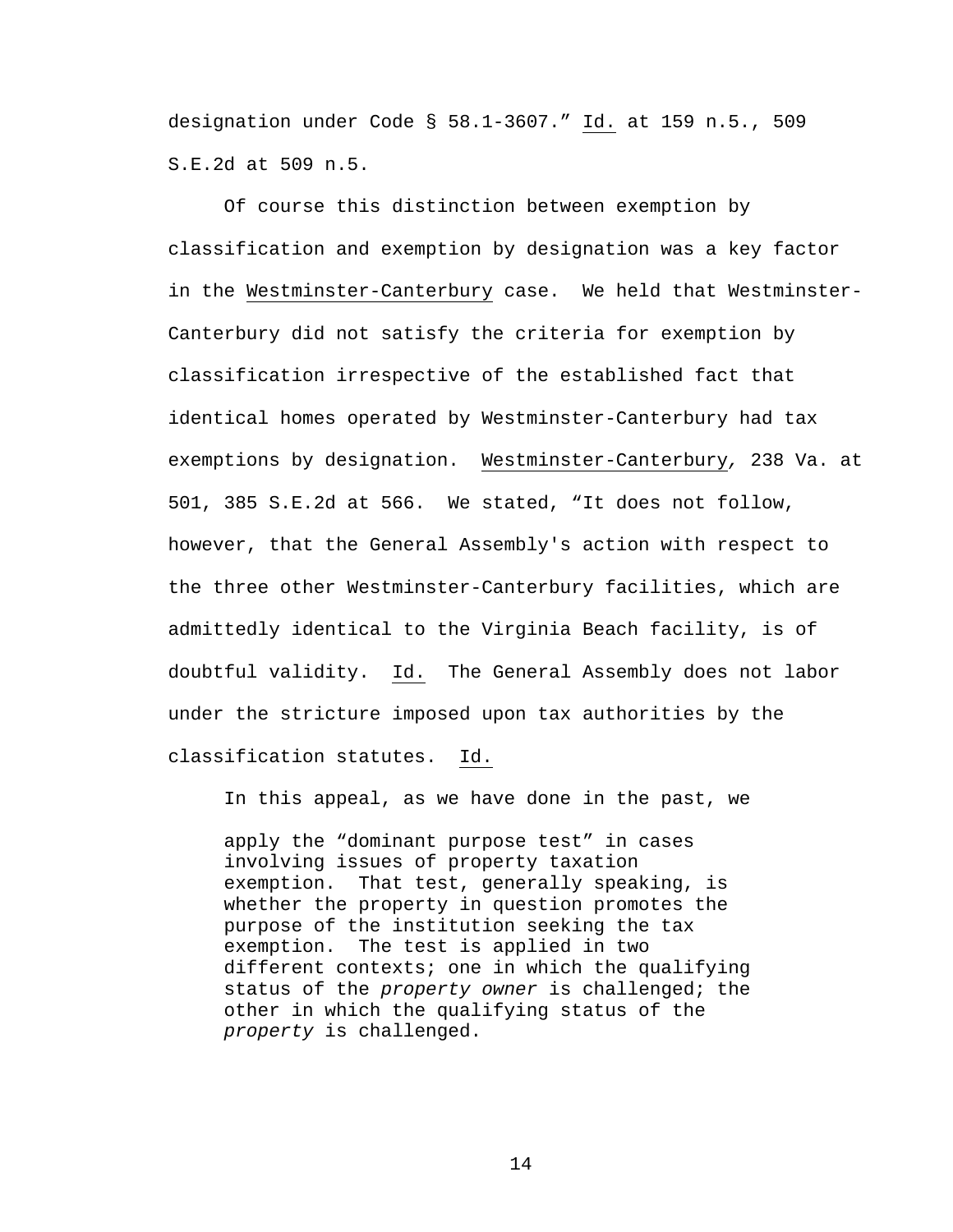Community Hosp., 259 Va. at 334, 527 S.E.2d at 404. In this case only the property in question is challenged.

While there may have been some changes made to the corporate structure of VBH since the designation in order to limit tort liability, adjust to changes in federal tax law, and allow for greater flexibility when making capital improvements, the record, including documentation and testimony, reflects that its dominant purposes and that of The Glebe have not changed since the General Assembly granted its tax-exempt designation.[\\*](#page-14-0)

Accordingly, the only question the trial court needed to analyze under Code § 58.1-3650.33(B) was whether The Glebe is property owned and "used by it exclusively for religious or benevolent purposes on a nonprofit basis." The General Assembly already determined that operation of retirement communities for the elderly by VBH qualified as a religious and benevolent purpose. What remained to be decided by the trial court is whether The Glebe was such a property.

In interpreting Code § 58.1-3650.33, the Court must apply a rule of strict construction "in accordance with the provisions of Article X, Section 6(f) of the Constitution of Virginia." Code § 58.1-3650(B).

<span id="page-14-0"></span> $\overline{\phantom{a}}$  The General Assembly may revoke VBH's tax-exempt designation pursuant to Code § 58.1-3605.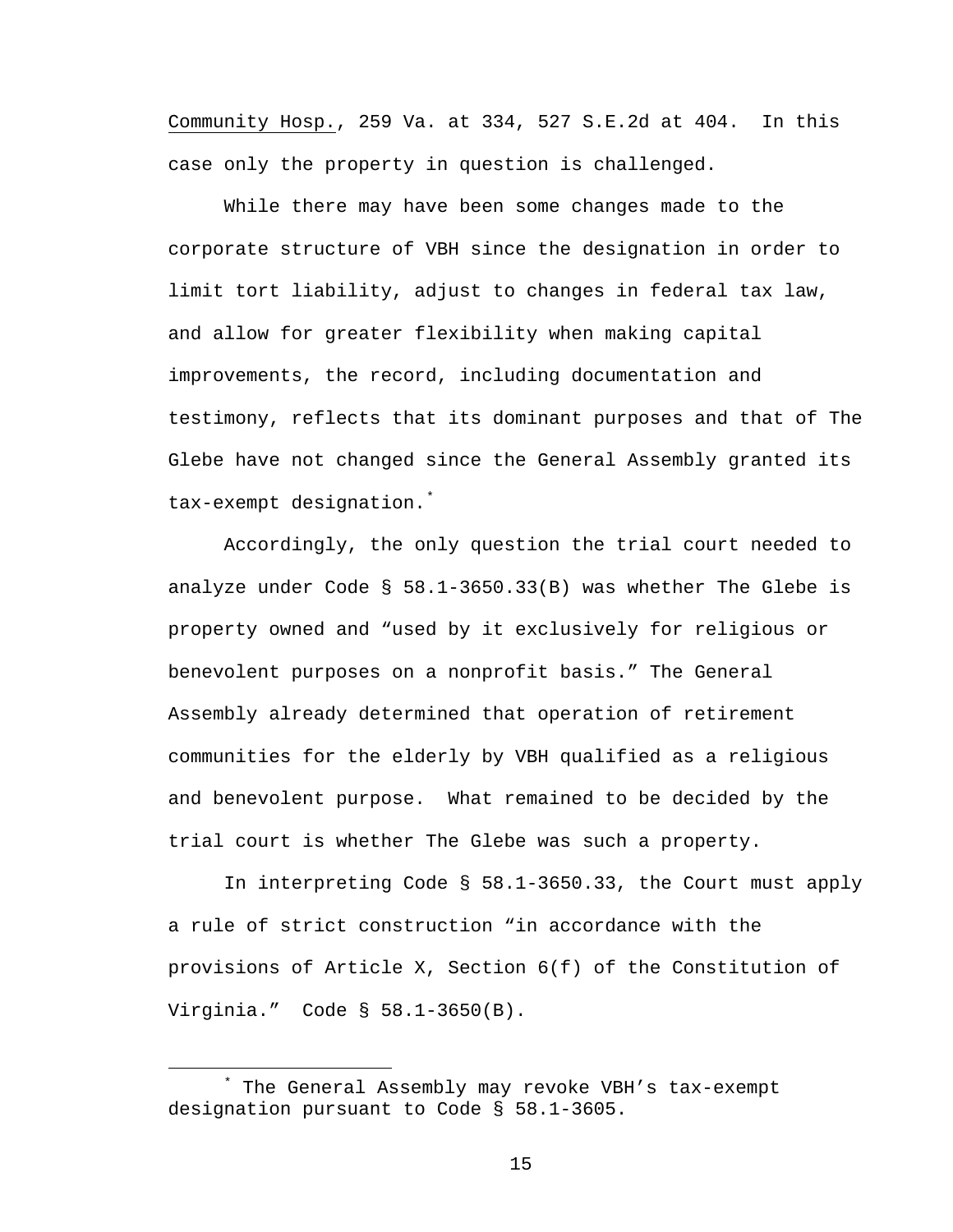The general rule is that an exemption from taxation is the exception and provisions exempting property from taxation must be strictly construed. The strict construction of this statute means that entitlement to exemptions must "appear clearly from the statutory provisions" relied upon. If there is any doubt concerning the exemption, the doubt must be resolved against the party claiming the exemption.

Community Hosp., 259 Va. at 333, 527 S.E.2d at 403 (quoting Westminster-Canterbury, 238 Va. at 501, 385 S.E.2d at 565).

The trial court examined evidence of the operation of The Glebe including: admitting residents regardless of religious beliefs; having no requirement that staff practice or adhere to any specific religion; having a chapel but using it for independent meditation/prayer and not using it for specific religious services; and offering only religious services from visiting clergy of various backgrounds. While this rigorous examination may be necessary in a case involving tax exemption by classification, it is not the correct inquiry in a case involving tax exemption by designation.

The plain meaning of Code § 58.1-3650.33(A), strictly construed, demonstrates that the General Assembly in designating VBH as a "religious and benevolent organization" considered operating retirement homes for the elderly to qualify as a religious purpose. Therefore, the only question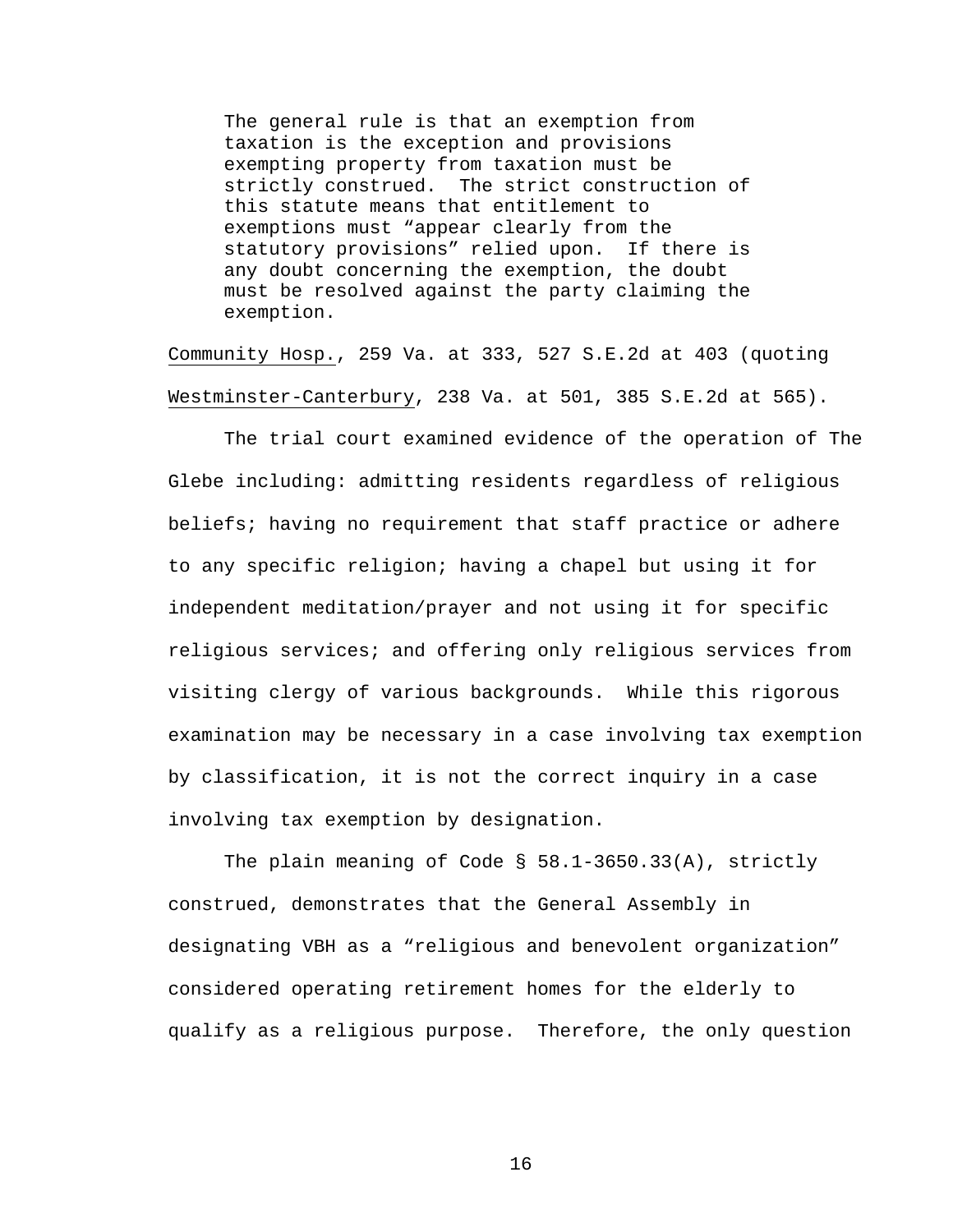to be answered is whether The Glebe, in fact, operates a retirement community for the elderly on a nonprofit basis.

There is no evidence in this record that The Glebe provides any service other than operating a retirement community for the elderly. There is no evidence of The Glebe performing any other function on the premises of The Glebe such as the operation of some unrelated commercial venture. The County argues on appeal that The Glebe does not operate on a nonprofit basis as required by Code § 58.1-3650. The trial court made no finding on this issue and the County does not assign cross-error to the lack of a finding. Consequently, the matter is not before us. Rule 5:25.

 Code § 58.1-3650.33(B) requires that property owned by VBH be used "exclusively for religious or benevolent purposes." (Emphasis added). Giving deference to the legislative designation, we hold that The Glebe is used exclusively for a religious purpose. Accordingly, we need not address whether The Glebe is also used for a benevolent purpose. The resolution of this case based upon deference to legislative designation renders it unnecessary to consider any remaining assignments of error.

## III. Conclusion

The trial court erred in holding that VBH and The Glebe are not exempt from taxation under the provisions of Code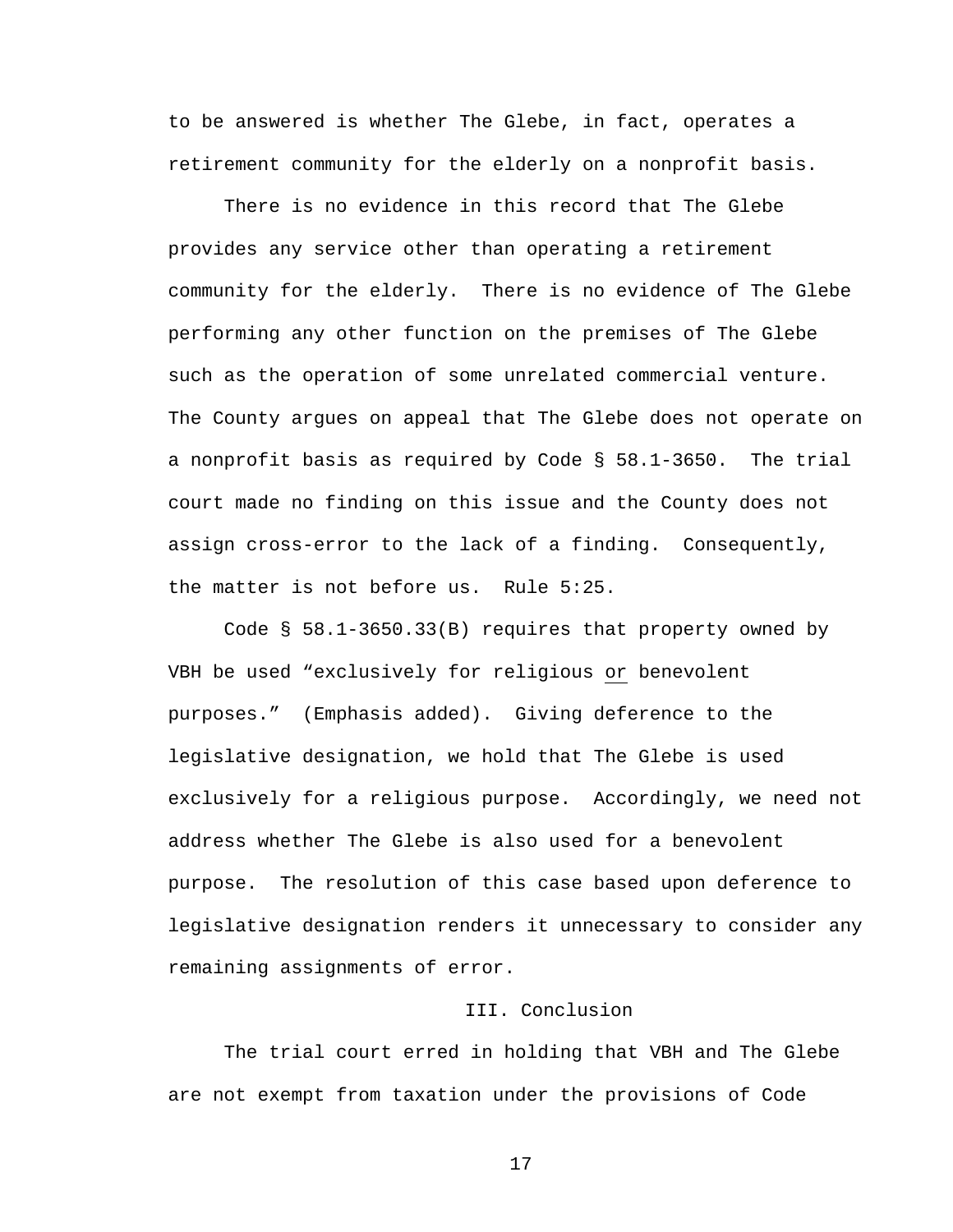§ 58.1-3650.33. We will reverse the judgment of the trial court and enter final judgment for VBH and The Glebe.

## Reversed and final judgment.

JUSTICE KOONTZ, with whom CHIEF JUSTICE HASSELL joins, dissenting.

 I respectfully dissent. It is undisputed that since 1976 the General Assembly has provided by designation a tax exemption to Virginia Baptist Homes, Inc. as a religious and benevolent organization. Code § 58.1-3650.33(A). This exemption, however, is expressly qualified and limited by the plain provisions of Code § 58.1-3650.33(B), which provides that:

"Property owned by the Virginia Baptist Homes, Inc. and used by it exclusively for religious or benevolent purposes on a nonprofit basis, as set forth in subsection A. of this section, is hereby determined to be exempt from taxation, State and local, including inheritance taxes."

(Emphasis added). At issue here is whether a particular property in Botetourt County, known as "The Glebe," used for a "continuing care retirement community" and owned by Virginia Baptist Homes qualifies for the tax exemption provided in this  $subsection.$ <sup>[1](#page-17-0)</sup>

<span id="page-17-0"></span> $\begin{array}{c}\n\hline\n\hline\n\hline\n\hline\n\hline\n\end{array}$  $1$  Although the retirement community is operated under the corporate structure of "The Glebe, Inc.," for purposes of this appeal, it is not contested that the property is owned by Virginia Baptist Homes.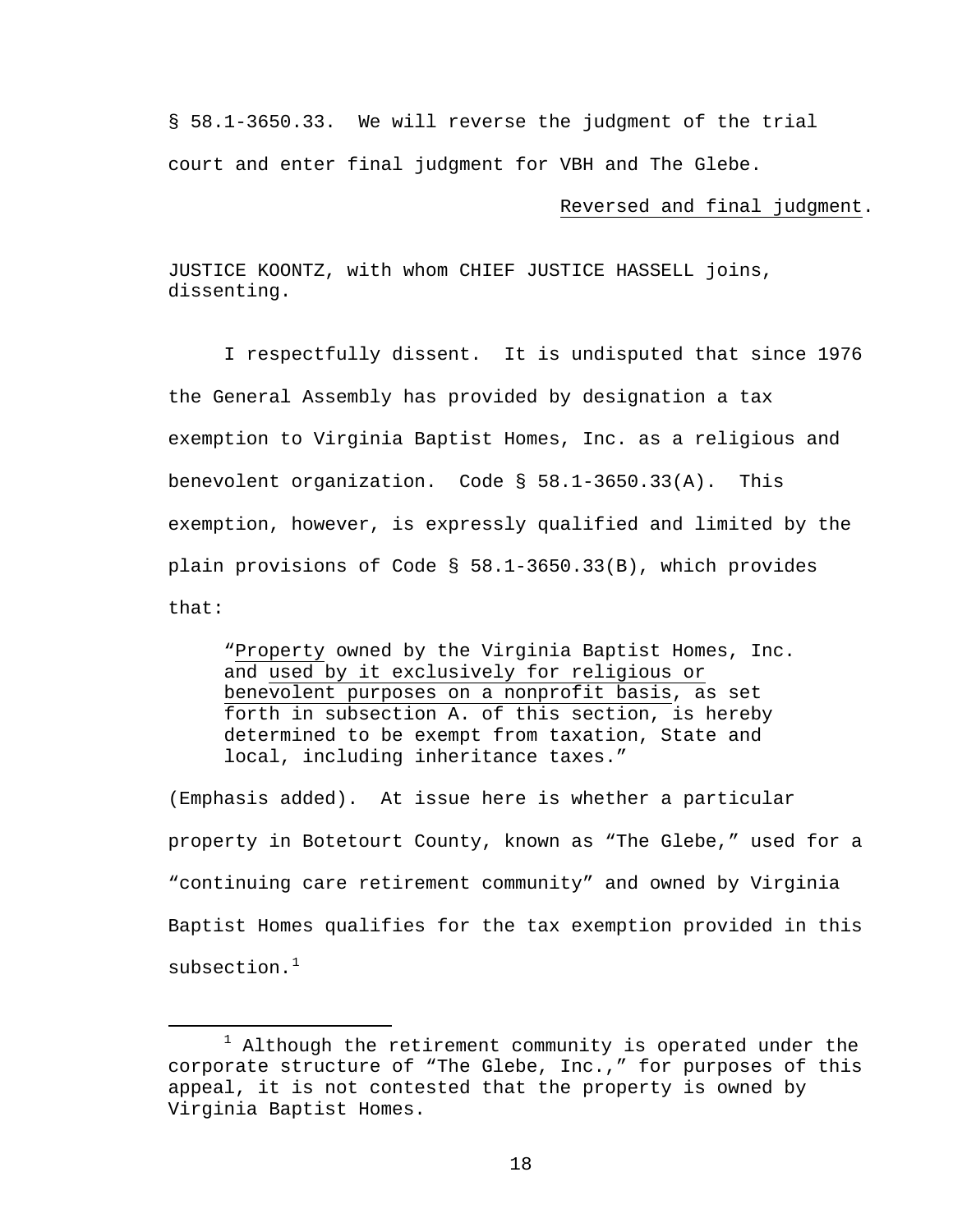In my view, the majority incorrectly construes the 1976 legislative designation under Code § 58.1-3650.33(A) that Virginia Baptist Homes is a "religious and benevolent organization" entitled to a tax exemption as also serving to establish "that the General Assembly considered [Virginia Baptist Homes'] operation of retirement communities for the elderly, its only purpose, to be both religious and benevolent." If this were so, then it would not have been necessary for the General Assembly to include in Code § 58.1- 3650.33(B) the qualification that the exemption would apply only to the property of Virginia Baptist Homes "used by it exclusively for religious or benevolent purposes." See Lynchburg Div. of Soc. Servs. v. Cook, 276 Va. 465, 483, 666 S.E.2d 361, 370 (2008) (quoting Hubbard v. Henrico Ltd. P'ship, 255 Va. 335, 340, 497 S.E.2d 335, 338 (1998)) (" '[E]very part of a statute is presumed to have some effect and no part will be considered meaningless unless absolutely necessary.' ").

 To the contrary, this qualification makes clear that the General Assembly understood that not every property of a religious and benevolent organization would necessarily be used for a religious or benevolent purpose. Therefore, the majority's conclusion that "the only question to be answered

i<br>Li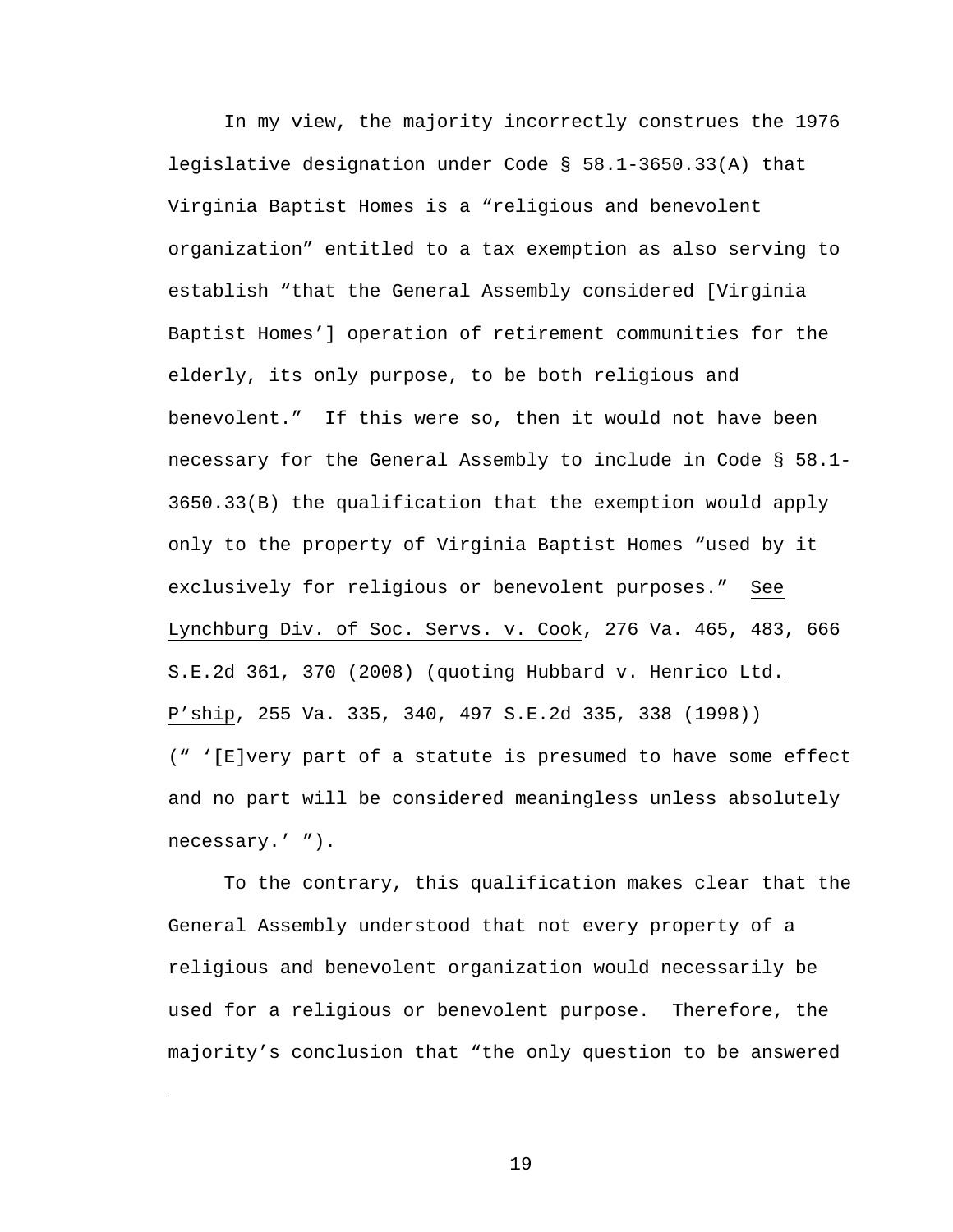[in this case] is whether [T]he Glebe, in fact, operates a retirement community for the elderly on a nonprofit basis" simply fails to give full effect to the legislative intent of Code § 58.1-3650.33(B) as plainly written. Virginia Polytechnic Inst. & State Univ. v. Interactive Return Serv., 271 Va. 304, 309, 626 S.E.2d 436, 438 (2006) ("When the language in a statute is clear and unambiguous, we apply the statute according to its plain language."); see also HCA Health Servs. v. Levin, 260 Va. 215, 220, 530 S.E.2d 417, 419- 20 (2000).

 Well-established principles provide the foundation for the analysis in tax exemption cases. The general policy in this Commonwealth is to tax all property. The General Assembly, however, may establish tax exemptions and impose restrictions or conditions upon the exemptions. When exemptions are established they are to be strictly construed so that exemption from taxation is the exception, thus placing the burden upon the taxpayer to establish that it comes within the terms of the exemption. Mariner's Museum v. City of Newport News, 255 Va. 40, 44, 495 S.E.2d 251, 253 (1998). Under our present Constitution, which became effective July 1, 1971, the rule of strict construction is applicable to the exemption in question in this case and under that rule " 'where there is any doubt [that the exemption applies to the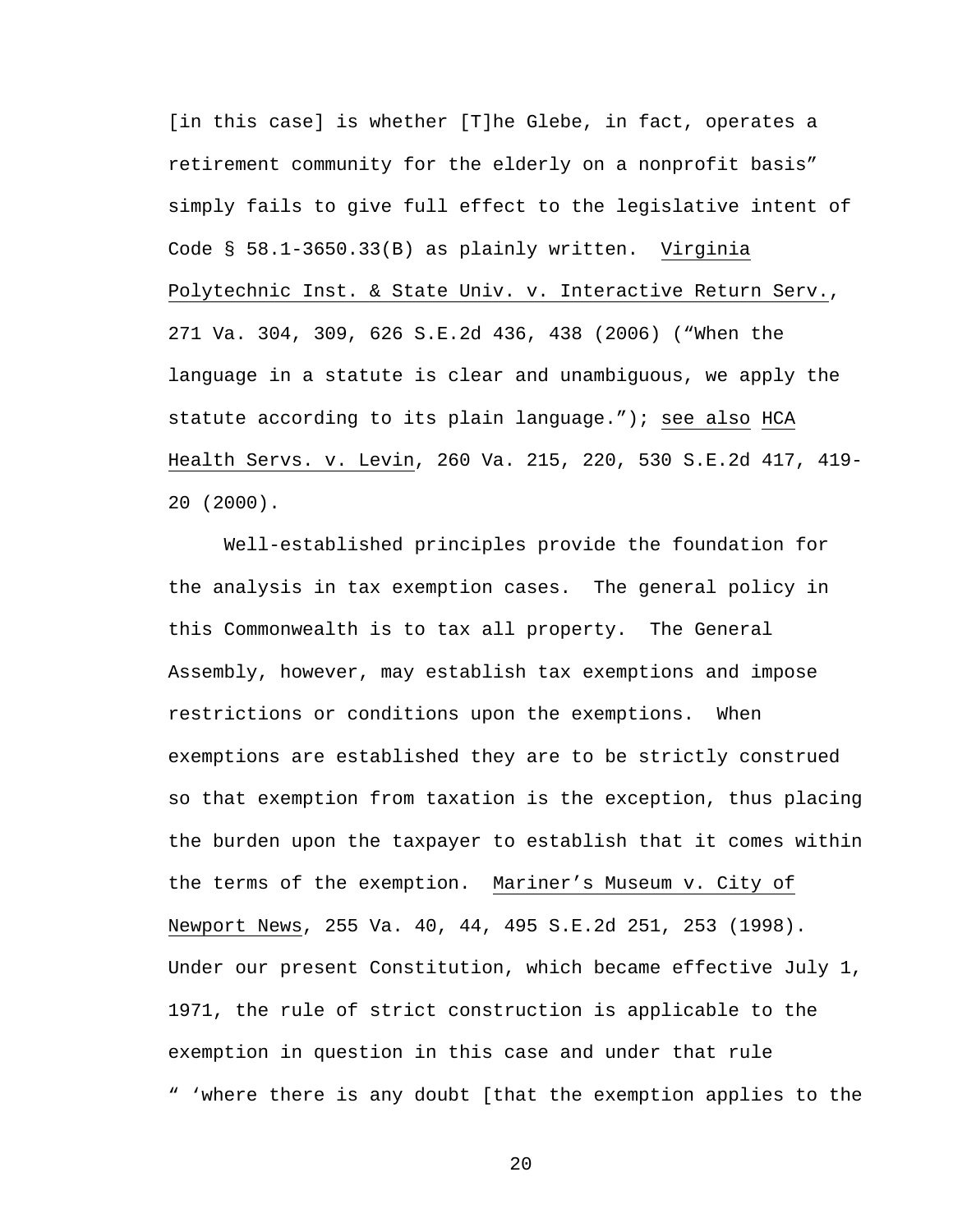particular property known as The Glebe], the doubt is resolved against the one claiming exemption.' " Westminster-Canterbury v. City of Virginia Beach, 238 Va. 493, 501, 385 S.E.2d 561, 565 (1989) (quoting Golden Skillet Corp. v. Commonwealth, 214 Va. 276, 278, 199 S.E.2d 511, 513 (1973)). In this context, we have explained that the taxpayer's "entitlement to exemption [from taxation] must appear clearly from the statutory provisions upon which it relies." Id.

 In light of these principles, the issue to be resolved in this case is whether the property in question is used "exclusively for religious or benevolent purposes." There is no real dispute that the property is operated on a non-profit basis.

 Concluding that the word "benevolent" should receive a reasonable interpretation to give effect to its accepted meaning, we have adopted a definition that defines benevolent to mean: "Philanthropic; humane, having a desire or purpose to do good to men; intended for conferring of benefits, rather for gain or profit." Manassas Lodge No. 1380, Loyal Order of Moose v. Prince William County, 218 Va. 220, 224, 237 S.E.2d 102, 105 (1977). Clearly, the provision of free or subsidized housing and care to the elderly would qualify as a benevolent purpose under Code § 58.1-3650.33(B). However, in the present case the trial court factually determined that "all residents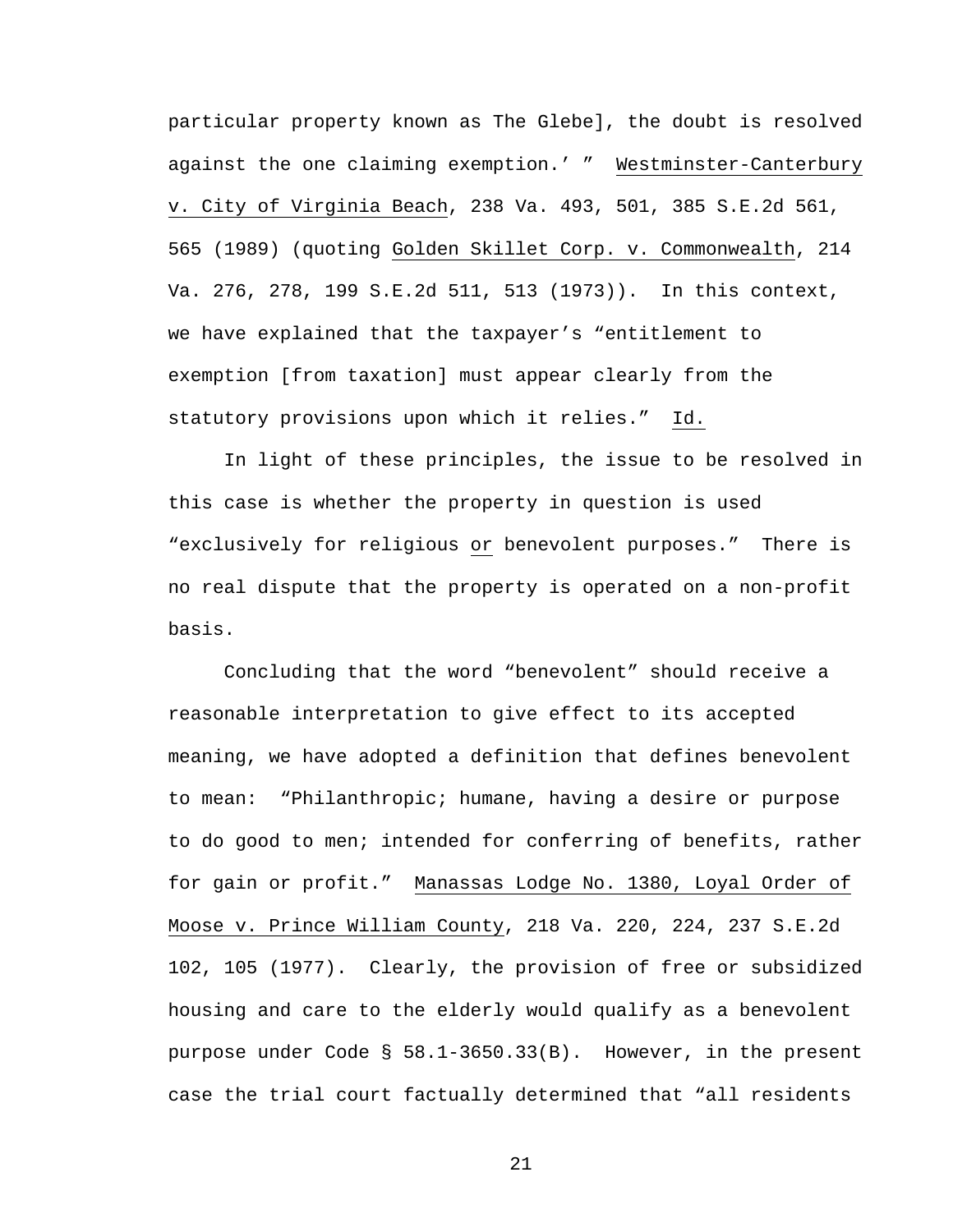at [T]he Glebe pay 100 percent of the cost of their care" and "the property is not used to house the indigent." The trial court's finding in this regard is amply supported by the record. Indeed, the use of the actuarial requirements to limit admission to The Glebe effectively demonstrates that Virginia Baptist Homes does not operate the property to confer a gratuitous benefit to the needy. Accordingly, The Glebe is not used for a benevolent purpose so as to promote the essentially charitable purpose of Virginia Baptist Homes as stated in its Articles of Incorporation in 1976, which state the purpose to be: "To solicit sufficient funds, establish and maintain an institution where aged, indigent and infirm men and women may be provided with a comfortable home gratuitously or upon such other conditions as may be prescribed by the management from time to time."

 The focus of the analysis then turns to the critical issue whether The Glebe is used for a religious purpose as contemplated by Code § 58.1-3650.33(B). The trial court determined that the use of this property did not qualify as promoting a religious purpose essentially upon finding that The Glebe is open to all potential residents "regardless of religious beliefs or lack thereof," the staff is not required to practice or adhere to any specific religion, and the chapel on the property is not used for specific religious services,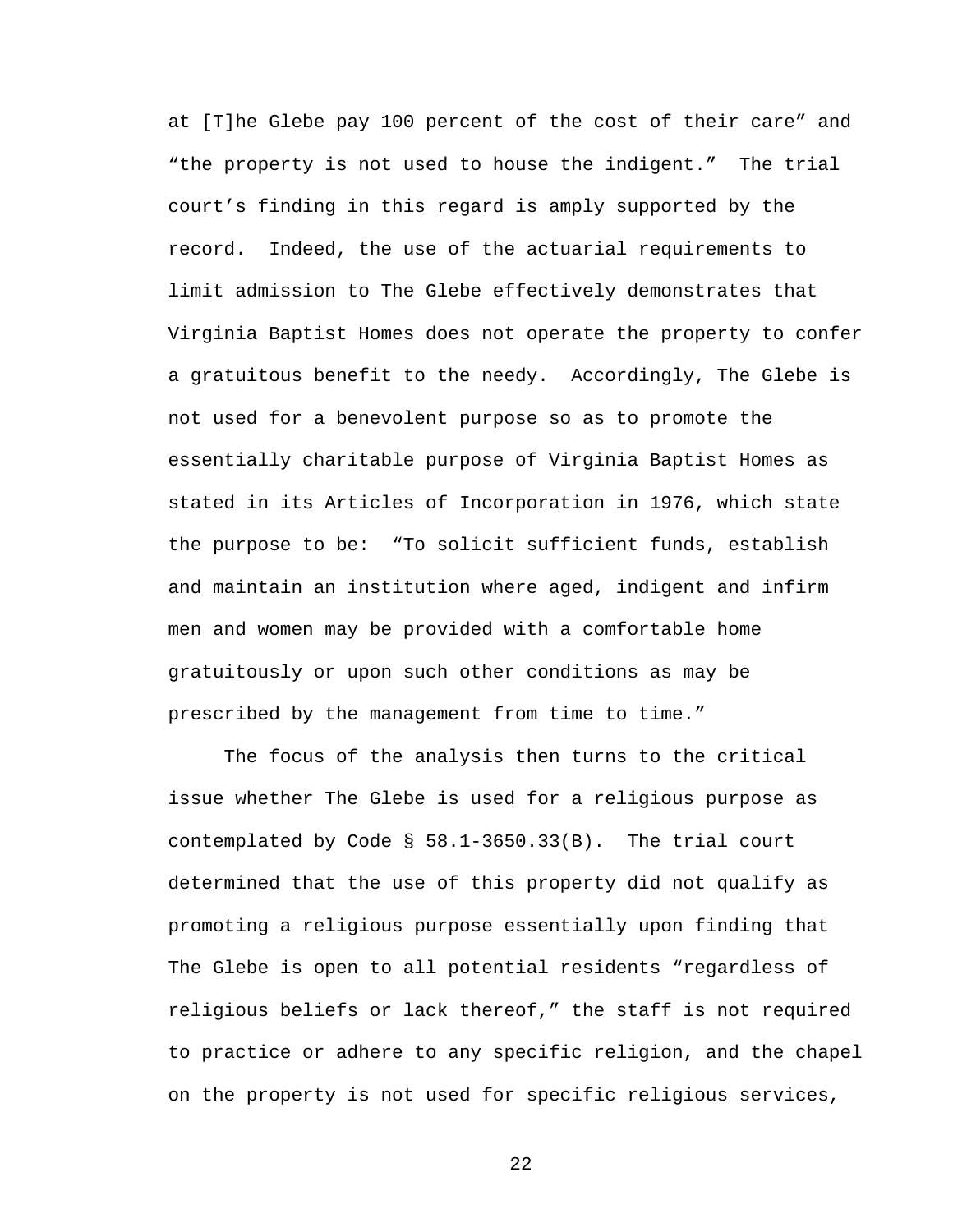but rather for independent meditation or prayer. Cf. Evangelical Lutheran Good Samaritan Soc'y v. Buffalo County Bd. of Equalization, 500 N.W.2d 520, 524 (Neb. 1993) (holding that encouraging tenants to participate in religious services did not qualify an "independent living" apartment complex for a religious purpose tax exemption). These factual findings are supported by the record. Moreover, nothing in the record in this case would support a conclusion that Virginia Baptist Homes' exclusive, or even primary, purpose for developing and using The Glebe was to provide for the spiritual needs of the prospective residents or to provide housing and care to deserving individuals in fulfillment of a faith-based mission.

 Accordingly, in the final analysis, the issue becomes whether the provision of housing for the elderly in and of itself qualifies as a religious purpose as contemplated by Code § 58.1-3650.33(B) in the particular use of The Glebe by Virginia Baptist Homes. Even if it is assumed that the provision of housing for the elderly may be motivated by a religious purpose, it is self-evident that not all properties which provide care for the elderly are used for a religious purpose. $^2$  $^2$  In this particular case, as demonstrated above, The

<span id="page-22-0"></span> $\overline{\phantom{a}}$  $2$  See Yakima First Baptist Homes, Inc. v. Gray, 510 P.2d 243, 247 (Wash. 1973)(holding that "care for the aged  $\ldots$ . cannot be said [to be] a religious purpose within the commonly accepted definitions of the word 'religious'").